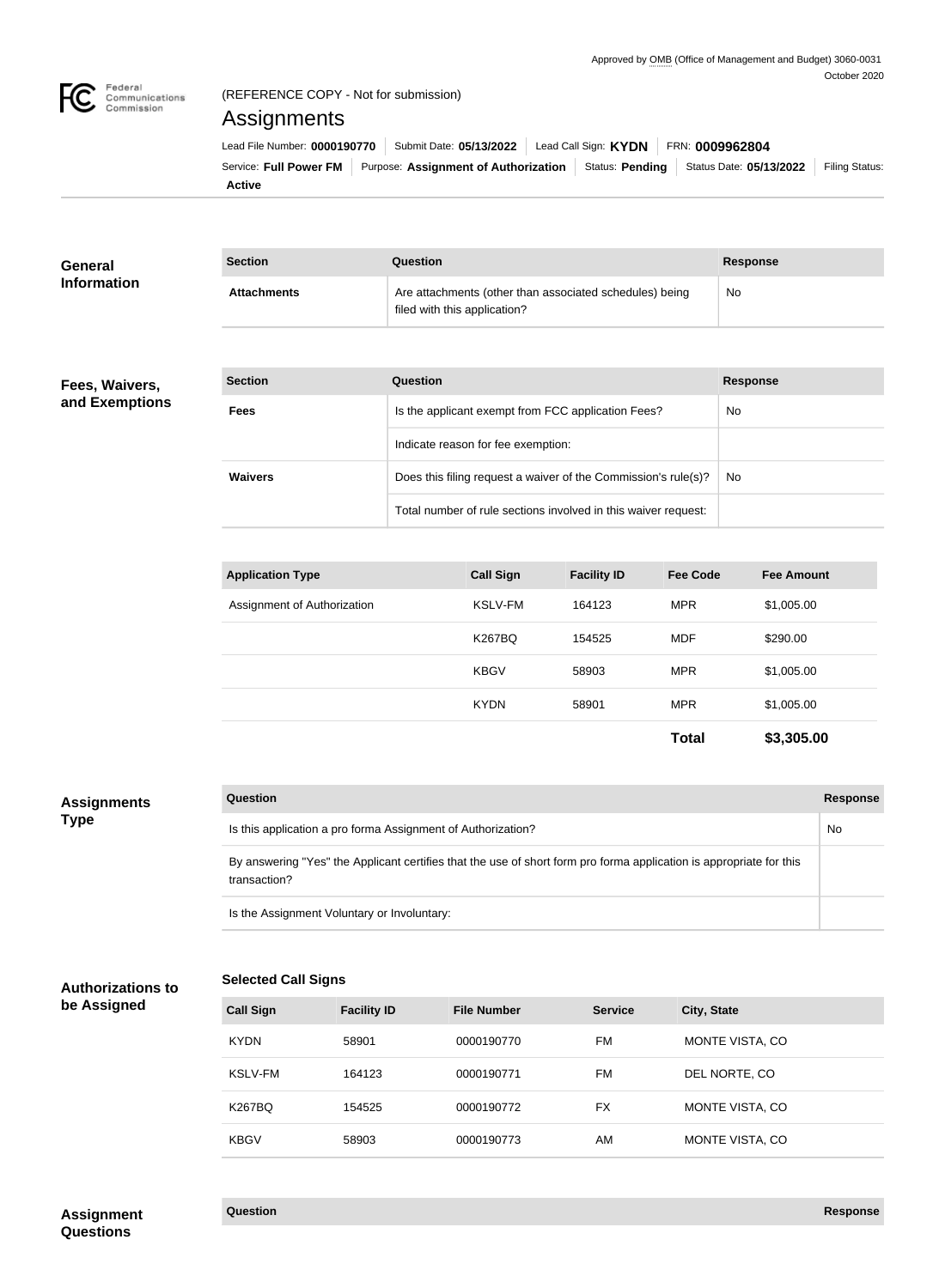| Were any of the authorizations that are the subject of this application obtained through the Commission's<br>competitive bidding procedures (see 47 C.F.R. Sections 1.2111(a) and 73.5000)?                                                                                                                                                                                                                                          | No |
|--------------------------------------------------------------------------------------------------------------------------------------------------------------------------------------------------------------------------------------------------------------------------------------------------------------------------------------------------------------------------------------------------------------------------------------|----|
| Were any of the authorizations that are the subject of this application obtained through the Commission's point<br>system for reserved channel noncommercial educational stations (see 47 C.F.R. Sections 73.7001 and<br>73.7003)?                                                                                                                                                                                                   | No |
| Have all such stations operated for at least 4 years with a minimum operating schedule since grant pursuant to<br>the point system?                                                                                                                                                                                                                                                                                                  |    |
| Were any of the authorizations that are the subject of this application obtained after award of a dispositive<br>Section 307(b) preference using the Tribal Priority, through Threshold Qualifications procedures, or through the<br>Tribal Priority as applied before the NCE fair distribution analysis set forth in 47 C.F.R. § 73.7002(b)?                                                                                       | No |
| Have all such stations operated for at least 4 years with a minimum operating schedule since grant?                                                                                                                                                                                                                                                                                                                                  |    |
| Do both the assignor and assignee qualify for the Tribal Priority in all respects?                                                                                                                                                                                                                                                                                                                                                   |    |
| LPFM Licenses Only: Has it been at least 18 months since the initial construction permit for the LPFM station<br>was granted?                                                                                                                                                                                                                                                                                                        |    |
| LPFM Licenses Only: Does the assignment of the LPFM authorization satisfy the consideration restrictions of 47<br>CFR Section 73.865(a)(1)?                                                                                                                                                                                                                                                                                          |    |
| LPFM Licenses Only: Were any of the LPFM authorizations that are subject to this application obtained through<br>the Commission's point system for low power FM stations (see 47 CFR Section 73.872)?                                                                                                                                                                                                                                |    |
| If yes to question above, have all such LPFM stations operated for at least four years since grant pursuant to the<br>point system?" (options - Y/N. If Yes, nothing further required. No requires attachment as follows)"If no to new<br>sub question, list pertinent authorizations in an Exhibit and include in the Exhibit a showing that the transaction is<br>consistent with the requirements of 47 CFR Section 73.865(a)(3). |    |

## **Assignor Name, Type, and Contact Information**

### **Assignor Type Address Phone Email FRN SAN LUIS VALLEY BROADCASTING, INC.** Doing Business As: SAN LUIS VALLEY BROADCASTING, INC. Corporation PO Box 6 MONTE VISTA, CO 81144 United States +1 (719) 852-3581 bob@965thefoxfm. com 0009962804

**Assignor Contact Representatives (1)**

**Assignor Information**

| <b>Contact Name</b>                                            | <b>Address</b>                                                                                     | <b>Phone</b>            | <b>Email</b>            | <b>Contact Type</b>     |
|----------------------------------------------------------------|----------------------------------------------------------------------------------------------------|-------------------------|-------------------------|-------------------------|
| <b>Mary O'Connor</b><br>WILKINSON BARKER KNAUER,<br><b>LLP</b> | Mary O'Connor<br>1800 M Street NW<br>Suite 800N<br>Washington, DC<br>20036<br><b>United States</b> | $+1$ (202) 383-<br>3351 | moconnor@wbklaw.<br>com | Legal<br>Representative |

### **Assignor Legal Certifications**

| <b>Section</b>                                           | Question                                                                                                                                                                                                                                                                                                                                                                                                                               | <b>Response</b> |
|----------------------------------------------------------|----------------------------------------------------------------------------------------------------------------------------------------------------------------------------------------------------------------------------------------------------------------------------------------------------------------------------------------------------------------------------------------------------------------------------------------|-----------------|
| <b>Agreements for Sale</b><br><b>Transfer of Station</b> | Assignor certifies that:<br>(i) it has placed in Assignor's public inspection file(s) and<br>submitted to the Commission as an Exhibit to this<br>application copies of all agreements for the assignment<br>/transfer of the station(s);<br>(ii) these documents embody the complete and final<br>understanding between Assignor and Assignee; and<br>(iii) these agreements comply fully with the Commission's<br>rules and policies | Yes             |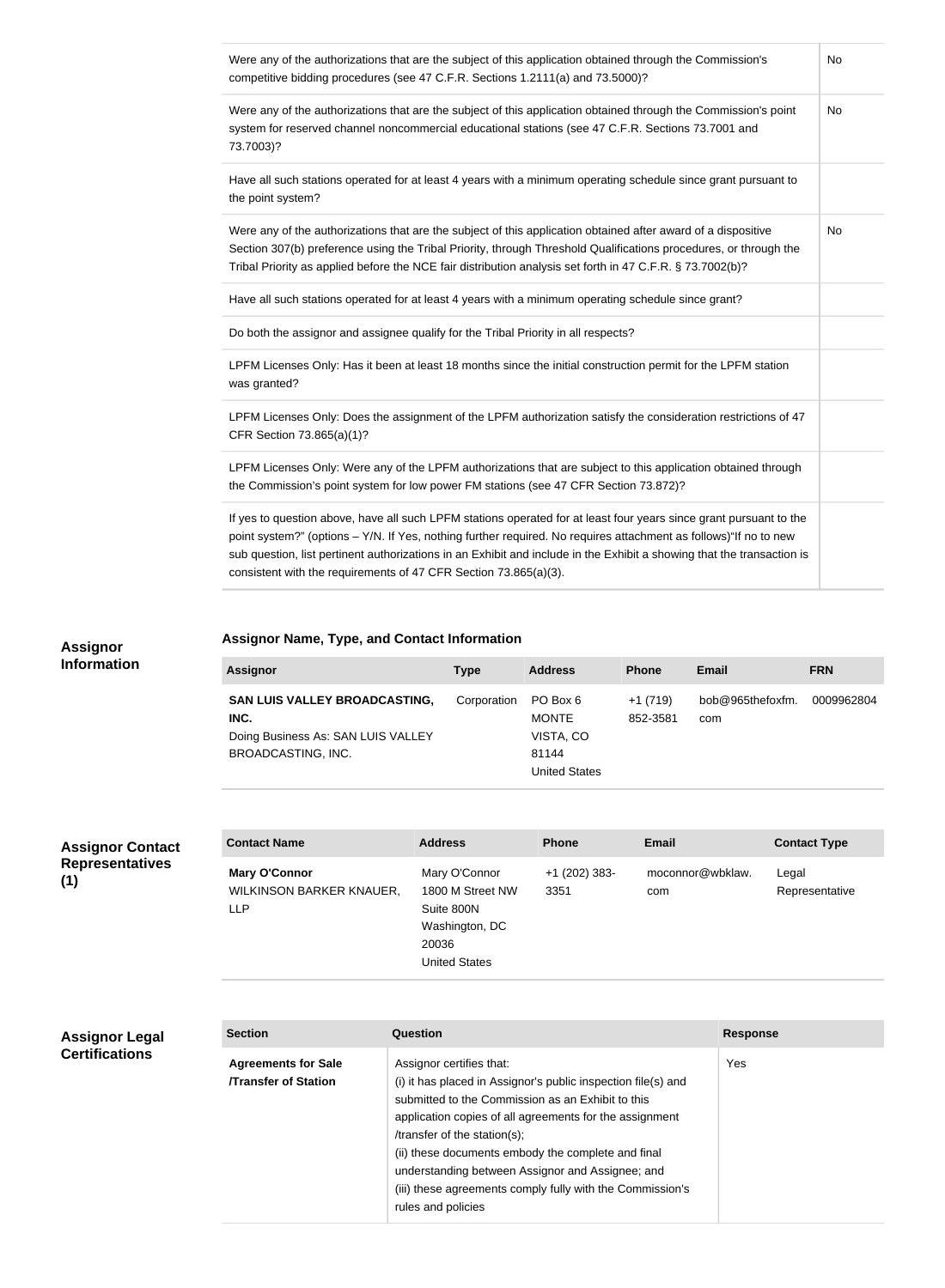|                                                    | If the transaction is involuntary, the Assignor certifies that<br>court orders or other authorizing documents have been<br>issued and that it has placed in the licensee's/permittee's<br>public inspection file(s) and submitted to the Commission<br>copies of such court orders or other authorizing documents.                                                                                                                                                               |     |
|----------------------------------------------------|----------------------------------------------------------------------------------------------------------------------------------------------------------------------------------------------------------------------------------------------------------------------------------------------------------------------------------------------------------------------------------------------------------------------------------------------------------------------------------|-----|
| <b>Other Authorizations</b>                        | Please upload an attachment detailing the call signs,<br>locations, and facility identifiers of all other broadcast<br>stations in which assignor or any party to the application has<br>an attributable interest.                                                                                                                                                                                                                                                               | N/A |
| <b>Character Issues</b>                            | Assignor certifies that neither licensee/permittee nor any<br>party to the application has or has had any interest in, or<br>connection with:<br>(a) any broadcast application in any proceeding where<br>character issues were left unresolved or were resolved<br>adversely against the applicant or any party to the<br>application or<br>(b) any pending broadcast application in which character<br>issues have been raised                                                 | Yes |
| <b>Adverse Findings</b>                            | Assignor certifies that, with respect to the Assignor and each<br>party to the application, no adverse finding has been made,<br>nor has an adverse final action been taken by any court or<br>administrative body in a civil or criminal proceeding brought<br>under the provisions of any law related to any of the<br>following: any felony; mass media-related antitrust or unfair<br>competition; fraudulent statements to another governmental<br>unit; or discrimination. | Yes |
| <b>Local Public Notice</b>                         | Assignor certifies that it has or will comply with the public<br>notice requirements of 47 C.F.R. Section 73.3580.                                                                                                                                                                                                                                                                                                                                                               | Yes |
| <b>Auction Authorization</b>                       | Assignor certifies that more than five years have passed<br>since the issuance of the construction permit for the station<br>being assigned, where that permit was acquired in an<br>auction through the use of a bidding credit or other special<br>measure.                                                                                                                                                                                                                    | N/A |
| <b>Anti-Discrimination</b><br><b>Certification</b> | Assignor certifies that neither licensee/permittee nor any<br>party to the application have violated the Commission's<br>prohibition against discrimination on the basis of race, color,<br>religion, national origin or sex in the sale of commercially<br>operated AM, FM, TV, Class A TV or international broadcast<br>stations.                                                                                                                                              | N/A |

### **Assignee Information**

**Assignee Name, Type, and Contact Information**

| <b>Assignee</b>                                 | <b>Type</b>                  | <b>Address</b>                                                                               | <b>Phone</b>          | Email                   | <b>FRN</b> |
|-------------------------------------------------|------------------------------|----------------------------------------------------------------------------------------------|-----------------------|-------------------------|------------|
| <b>Buffalo Broadcasting of</b><br>Colorado, LLC | Limited Liability<br>Company | Robert Trigilio,<br>Jr.<br>109 Adams St.<br>Monte Vista,<br>CO 81144<br><b>United States</b> | $+1(719)$<br>850-1355 | bob@965thefoxfm.<br>com | 0032394058 |

**Section Question Response File Number**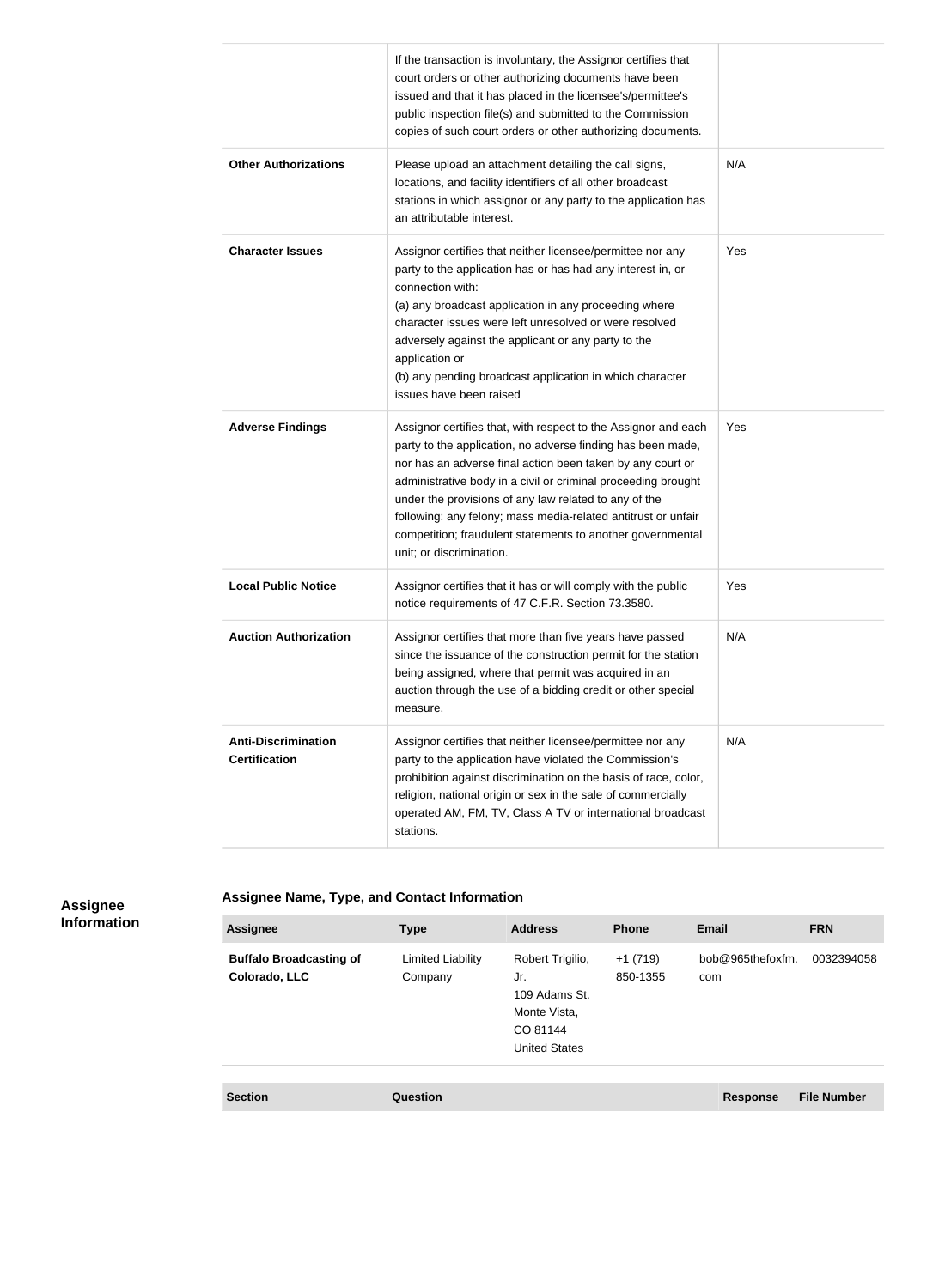|                                                              | <b>Radio Station Applicants</b><br>Only                                                                                | application.               | If the station(s) being assigned is noncommercial<br>educational or LPFM, the Assignee certifies that the<br>Commission had previously granted a broadcast application,<br>identified here by file number, that found this Assignee<br>qualified as a noncommercial educational entity with a<br>qualifying educational program, and that the Assignee will<br>use the station(s) to advance a program similar to that the<br>Commission has found qualifying in the Assignee's previous |                       | N/A                         |                                                                                                                                                                               |
|--------------------------------------------------------------|------------------------------------------------------------------------------------------------------------------------|----------------------------|------------------------------------------------------------------------------------------------------------------------------------------------------------------------------------------------------------------------------------------------------------------------------------------------------------------------------------------------------------------------------------------------------------------------------------------------------------------------------------------|-----------------------|-----------------------------|-------------------------------------------------------------------------------------------------------------------------------------------------------------------------------|
| <b>Assignee Contact</b>                                      | <b>Contact Name</b>                                                                                                    | <b>Address</b>             |                                                                                                                                                                                                                                                                                                                                                                                                                                                                                          | Phone                 | <b>Email</b>                | <b>Contact Type</b>                                                                                                                                                           |
| <b>Representatives</b><br>(1)                                | <b>Mary O'Connor</b><br>WILKINSON BARKER KNAUER,<br><b>LLP</b>                                                         | 20036                      | Mary O'Connor<br>1800 M Street NW<br>Suite 800N<br>Washington, DC<br><b>United States</b>                                                                                                                                                                                                                                                                                                                                                                                                | +1 (202) 383-<br>3351 | moconnor@wbklaw.<br>com     | Legal<br>Representative                                                                                                                                                       |
| <b>Changes in</b>                                            | <b>Party Name</b><br><b>Citizenship</b>                                                                                | <b>Address</b>             | Phone Email Interest Before Assignment                                                                                                                                                                                                                                                                                                                                                                                                                                                   |                       |                             | <b>Interest After Assignment</b>                                                                                                                                              |
| Interest (0)                                                 |                                                                                                                        |                            |                                                                                                                                                                                                                                                                                                                                                                                                                                                                                          | Empty                 |                             |                                                                                                                                                                               |
| <b>Changes in</b><br><b>Interest</b><br><b>Certification</b> | Question<br>Applicant certifies that equity and financial interests not set forth by the assignee are nonattributable. |                            |                                                                                                                                                                                                                                                                                                                                                                                                                                                                                          |                       |                             | <b>Response</b><br><b>Positional</b>                                                                                                                                          |
| <b>Parties to the</b><br><b>Application (2)</b>              | <b>Party Name</b>                                                                                                      | <b>Citizenship Address</b> |                                                                                                                                                                                                                                                                                                                                                                                                                                                                                          | <b>Phone</b>          | <b>Email</b>                | <b>Interest</b>                                                                                                                                                               |
|                                                              | <b>Jeanna Sue Sakers</b><br>Buffalo Broadcasting of<br>Colorado, LLC                                                   | United<br><b>States</b>    | 109 Adams Street<br>Monte Vista, CO<br>81144-0631<br><b>United States</b>                                                                                                                                                                                                                                                                                                                                                                                                                | $+1(719)$<br>291-1360 | jsakers@965thefoxfm.<br>com | <b>Positional</b><br>Interest:<br><b>LLC</b> Member<br>Citizenship:<br><b>United States</b><br>Percentage of<br>Votes:<br>50%<br>Percentage of<br><b>Total Assets:</b><br>50% |
|                                                              | Robert Trigilio, Jr.<br><b>Buffalo Broadcasting of</b><br>Colorado, LLC                                                | United<br><b>States</b>    | 109 Adams Street<br>Monte Vista, CO<br>81144-0631<br><b>United States</b>                                                                                                                                                                                                                                                                                                                                                                                                                | $+1(719)$<br>850-1355 | bob@965thefoxfm.<br>com     | <b>Positional</b><br>Interest:<br><b>LLC</b> Member<br>Citizenship:<br><b>United States</b><br>Percentage of<br>Votes:<br>50%<br>Percentage of<br><b>Total Assets:</b><br>50% |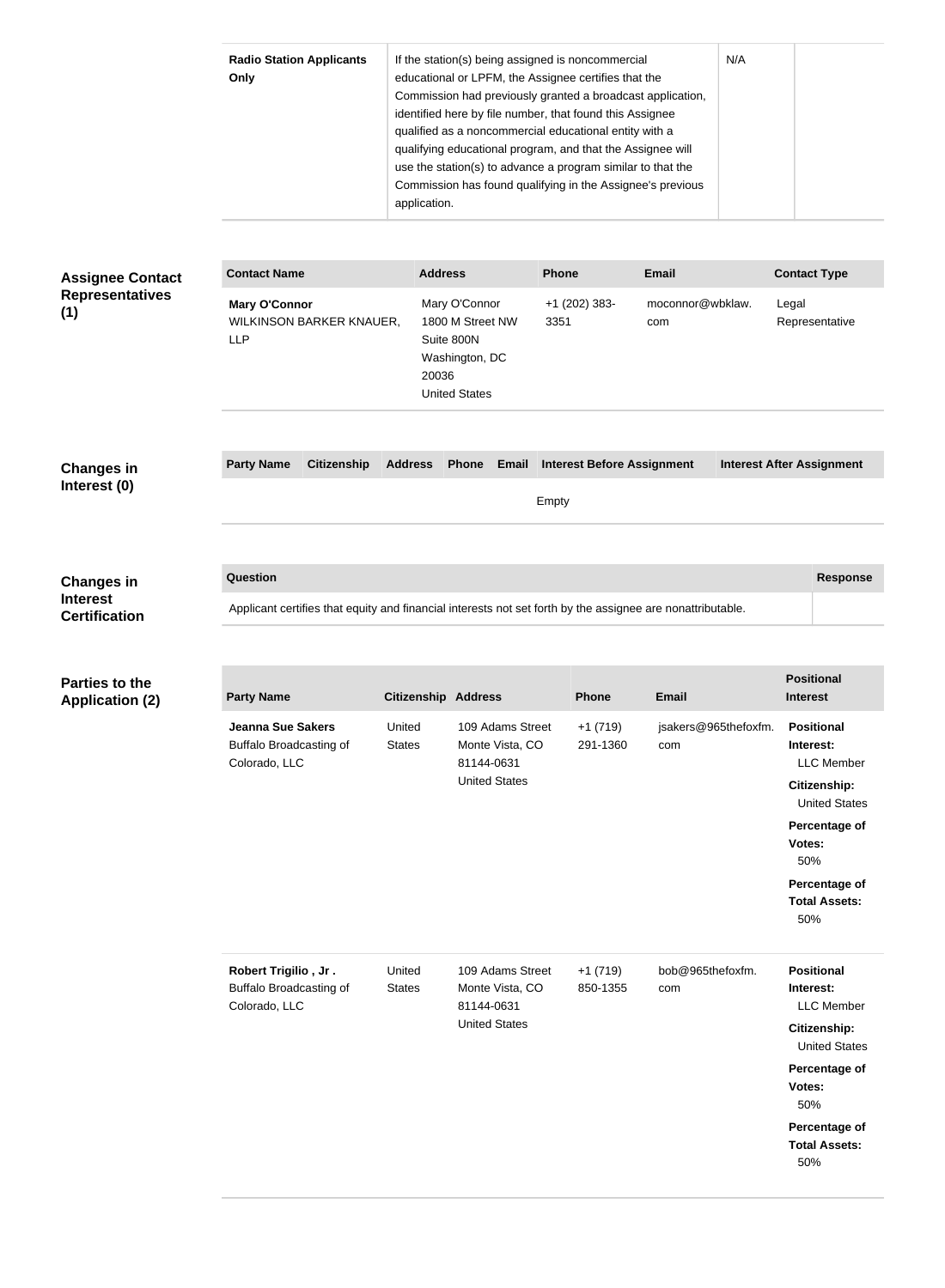### **Parties to the Application Certification**

| <b>Question</b> | <b>Response</b> |
|-----------------|-----------------|
|-----------------|-----------------|

Applicant certifies that equity and financial interests not set forth by the assignee are nonattributable. Yes

### **Assignee Legal Certifications**

| <b>Section</b>                        | Question                                                                                                                                                                                                                                                                                                                                                                                                                                                                                                                                                                                                                                                                                                                                                                                                                                                                                                                                            | <b>Response</b> |
|---------------------------------------|-----------------------------------------------------------------------------------------------------------------------------------------------------------------------------------------------------------------------------------------------------------------------------------------------------------------------------------------------------------------------------------------------------------------------------------------------------------------------------------------------------------------------------------------------------------------------------------------------------------------------------------------------------------------------------------------------------------------------------------------------------------------------------------------------------------------------------------------------------------------------------------------------------------------------------------------------------|-----------------|
| <b>Agreements for Sale</b>            | Assignee certifies that:<br>(a) the written agreements in the Assignee's public<br>inspection file and submitted to the Commission embody the<br>complete and final agreement for the sale or transfer of the<br>station(s); and<br>(b) these agreements comply fully with the Commission's<br>rules and policies.                                                                                                                                                                                                                                                                                                                                                                                                                                                                                                                                                                                                                                  | Yes             |
| <b>Other Authorizations</b>           | Please upload an attachment detailing the call signs,<br>locations, and facility identifiers of all other broadcast<br>stations in which Assignee or any party to the application<br>has an attributable interest.                                                                                                                                                                                                                                                                                                                                                                                                                                                                                                                                                                                                                                                                                                                                  |                 |
| <b>Broadcast Incubator</b><br>Program | Is the proposed facility the subject of an incubation proposal<br>or a 'reward' waiver request under the Commission's<br><b>Broadcast Incubator Program?</b>                                                                                                                                                                                                                                                                                                                                                                                                                                                                                                                                                                                                                                                                                                                                                                                        | No              |
| <b>Multiple Ownership</b>             | Is the assignee or any party to the application the holder of<br>an attributable radio joint sales agreement or an attributable<br>radio or television time brokerage agreement with the station<br>(s) subject to this application or with any other station in the<br>same market as the station(s) subject to this application?                                                                                                                                                                                                                                                                                                                                                                                                                                                                                                                                                                                                                  | No.             |
|                                       | Assignee certifies that the proposed assignment complies<br>with the Commission's multiple ownership rules.                                                                                                                                                                                                                                                                                                                                                                                                                                                                                                                                                                                                                                                                                                                                                                                                                                         | Yes             |
|                                       | Assignee certifies that the proposed assignment:<br>(1) does not present an issue under the Commission's<br>policies relating to media interests of immediate family<br>members;<br>(2) complies with the Commission's policies relating to future<br>ownership interests; and<br>(3) complies with the Commission's restrictions relating to<br>the insulation and nonparticipation of non-party investors<br>and creditors.                                                                                                                                                                                                                                                                                                                                                                                                                                                                                                                       | Yes             |
|                                       | Does the Assignee claim status as an "eligible entity," that<br>is, an entity that qualifies as a small business under the<br>Small Business Administration's size standards for its<br>industry grouping (as set forth in 13 C.F.R. § 121-201), and<br>holds<br>(1) 30 percent or more of the stock or partnership interests<br>and more than 50 percent of the voting power of the<br>corporation or partnership that will own the media outlet; or<br>(2) 15 percent or more of the stock or partnership interests<br>and more than 50 percent of the voting power of the<br>corporation or partnership that will own the media outlet,<br>provided that no other person or entity owns or controls<br>more than 25 percent of the outstanding stock or partnership<br>interests; or<br>(3) More than 50 percent of the voting power of the<br>corporation that will own the media outlet (if such<br>corporation is a publicly traded company)? | No              |
|                                       | Does this assignment include a grandfathered cluster of<br>stations?                                                                                                                                                                                                                                                                                                                                                                                                                                                                                                                                                                                                                                                                                                                                                                                                                                                                                | No              |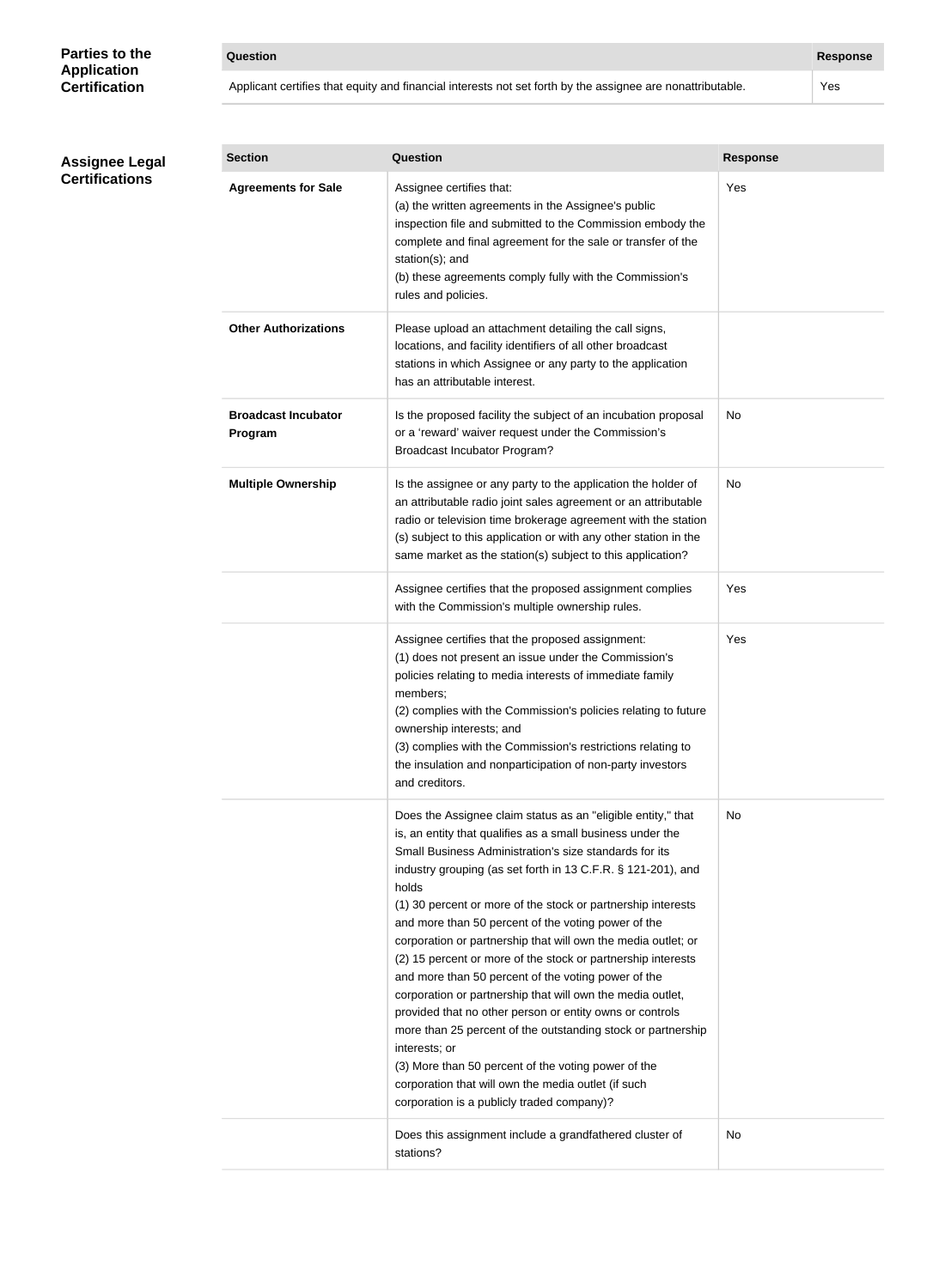|                                                | Applicant certifies that it will come in compliance by<br>divesting the necessary station(s) within 12 months of the<br>consummation of this transaction to:                                                                                                                                                                                                                                                                                                                     |           |
|------------------------------------------------|----------------------------------------------------------------------------------------------------------------------------------------------------------------------------------------------------------------------------------------------------------------------------------------------------------------------------------------------------------------------------------------------------------------------------------------------------------------------------------|-----------|
|                                                | A) An Eligible Entity (as defined in Item 6d, above).                                                                                                                                                                                                                                                                                                                                                                                                                            |           |
|                                                | B) An Irrevocable Trust that will assign the station(s) to an<br>Eligible Entity.                                                                                                                                                                                                                                                                                                                                                                                                |           |
|                                                | NCE Diversity of Ownership Points. Does the assignee or<br>any party to the application have an attributable interest in<br>an NCE FM or NCE TV station received through the award<br>of "diversity of ownership" points in the point system<br>analysis?                                                                                                                                                                                                                        | <b>No</b> |
|                                                | If 'Yes,' the assignee certifies that (1) its attributable NCE<br>FM or NCE TV station has been on the air for at least four<br>years; and/or (2) none of the proposed assigned stations<br>overlap the principal community contour of the NCE FM or<br>NCE TV station received through the award of diversity<br>points in the point system analysis (see 47 CFR Section<br>73.7005(c)).                                                                                        |           |
| <b>Acquisition of Control</b>                  | Please upload an attachment listing the file number and date<br>of grant of FCC Form 301, 314, or 315 application by which<br>the Commission approved the qualifications of the individual<br>or entity with a pre-existing interest in the licensee/permittee<br>that is now acquiring control of the licensee/permittee as a<br>result of the grant of this application.                                                                                                       |           |
| <b>Character Issues</b>                        | Assignee certifies that neither assignee nor any party to the<br>application has or has had any interest in, or connection with:<br>(a) any broadcast application in any proceeding where<br>character issues were left unresolved or were resolved<br>adversely against the applicant or any party to the<br>application; or<br>(b) any pending broadcast application in which character<br>issues have been raised.                                                            | Yes       |
| <b>Adverse Findings</b>                        | Assignee certifies that, with respect to the assignee and<br>each party to the application, no adverse finding has been<br>made, nor has an adverse final action been taken by any<br>court or administrative body in a civil or criminal proceeding<br>brought under the provisions of any law related to any of the<br>following: any felony; mass media-related antitrust or unfair<br>competition; fraudulent statements to another governmental<br>unit; or discrimination. | Yes       |
| <b>Financial Qualifications</b>                | Assignee certifies that sufficient net liquid assets are on<br>hand or are available from committed sources to<br>consummate the transaction and operate the station(s) for<br>three months.                                                                                                                                                                                                                                                                                     | Yes       |
| <b>Program Service</b><br><b>Certification</b> | Assignee certifies that it is cognizant of and will comply with<br>its obligations as a Commission licensee to present a<br>program service responsive to the issues of public concern<br>facing the station's community of license and service area.                                                                                                                                                                                                                            | Yes       |
| <b>Auction Authorization</b>                   | Assignee certifies that where less than five years have<br>passed since the issuance of the construction permit and the<br>permit had been acquired in an auction through the use of a<br>bidding credit or other special measure, it would qualify for<br>such credit or other special measure.                                                                                                                                                                                 | N/A       |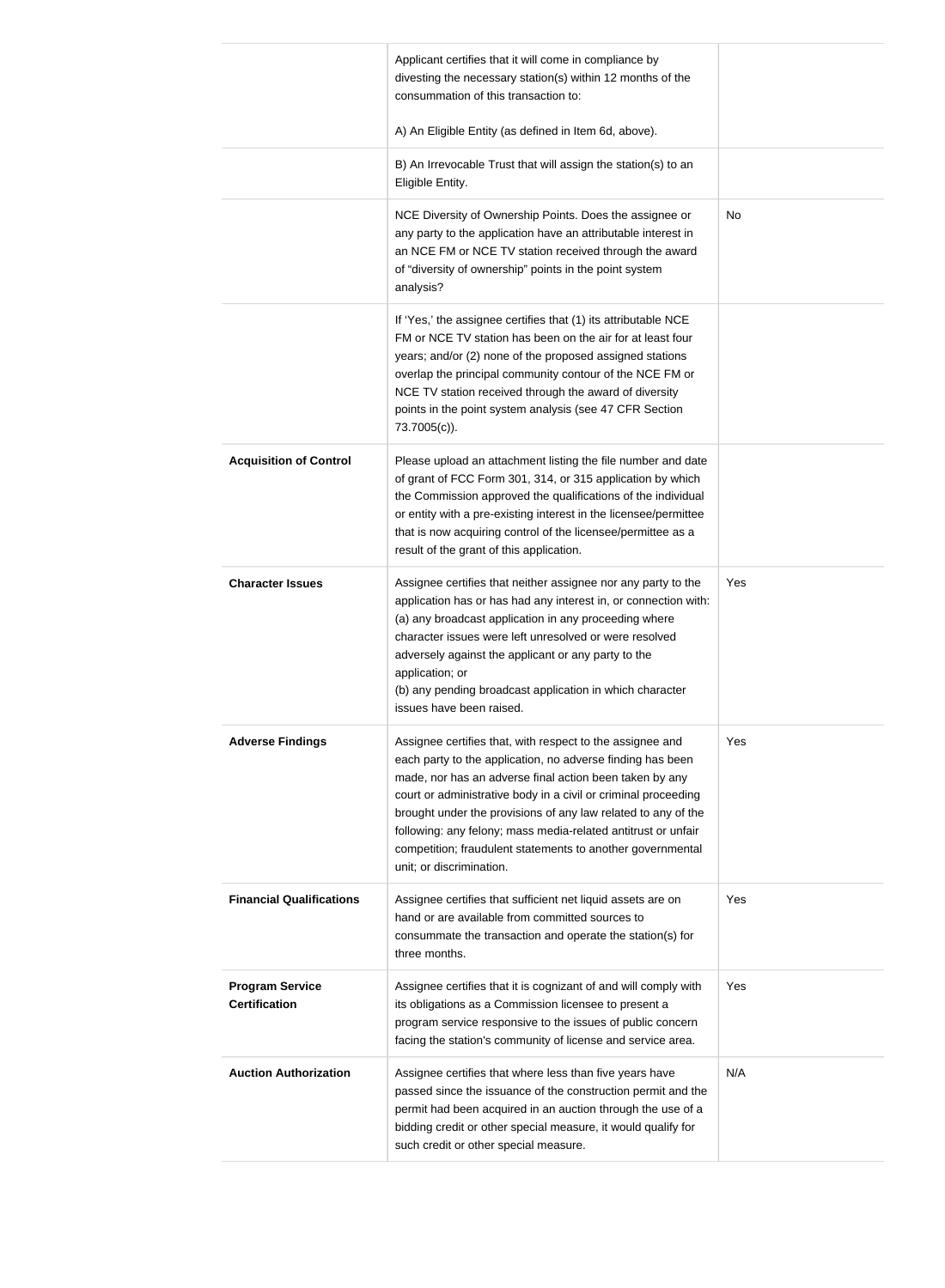| <b>Equal Employment</b>  | If the applicant proposes to employ five or more full-time      |  |  |
|--------------------------|-----------------------------------------------------------------|--|--|
| <b>Opportunity (EEO)</b> | employees, applicant certifies that it is filing simultaneously |  |  |
|                          | with this application a Model EEO Program Report on FCC         |  |  |
|                          | Form 396-A.                                                     |  |  |

| <b>Assignee Alien</b><br>Ownership | Question                                                                                                                                                                                                                                                                                                                                                                           | <b>Response</b> |
|------------------------------------|------------------------------------------------------------------------------------------------------------------------------------------------------------------------------------------------------------------------------------------------------------------------------------------------------------------------------------------------------------------------------------|-----------------|
|                                    | 1) Is the applicant a foreign government or the representative of any foreign government as specified in Section<br>310(a) of the Communications Act?                                                                                                                                                                                                                              | No              |
|                                    | 2) Is the applicant an alien or the representative of an alien? (Section $310(b)(1)$ )                                                                                                                                                                                                                                                                                             | No              |
|                                    | 3) Is the applicant a corporation, or non-corporate entity, that is organized under the laws of any foreign<br>government? (Section 310(b)(2))                                                                                                                                                                                                                                     | No              |
|                                    | 4) Is the applicant an entity of which more than one-fifth of the capital stock, or other equity or voting interest, is<br>owned of record or voted by aliens or their representatives or by a foreign government or representative<br>thereof or by any entity organized under the laws of a foreign country? (Section 310(b)(3))                                                 | No              |
|                                    | 5) Is the applicant directly or indirectly controlled by any other entity of which more than one-fourth of the capital<br>stock, or other equity or voting interest, is owned of record or voted by aliens, their representatives, or by a<br>foreign government or representative thereof, or by any entity organized under the laws of a foreign country?<br>(Section 310(b)(4)) | No              |
|                                    | 6) Has the applicant received a declaratory ruling(s) under Section 310(b)(4) of the Communications Act?                                                                                                                                                                                                                                                                           | No              |
|                                    | 6a) Enter the citation of the applicable declaratory ruling by DA/FCC number, FCC Record citation, release date,<br>or any other identifying information.                                                                                                                                                                                                                          |                 |
|                                    | 7) Has there been any change in the applicant's foreign ownership since issuance of the declaratory ruling(s)<br>cited in response to Question 6?                                                                                                                                                                                                                                  |                 |
|                                    | 8) Does the applicant certify that it is in compliance with the terms and conditions of the foreign ownership<br>declaratory ruling(s) cited in response to Question 6?                                                                                                                                                                                                            |                 |
|                                    | 9) In connection with this application, is the applicant filing a foreign ownership Petition for Declaratory Ruling<br>pursuant to Section 310(b)(4) of the Communications Act?                                                                                                                                                                                                    | No              |

| <b>Rebroadcast</b><br><b>Certifications for</b><br><b>K267BQ</b> | Question                                                                                                                                                                                                                                                                                                                                                                                                                                                              | <b>Response</b> |
|------------------------------------------------------------------|-----------------------------------------------------------------------------------------------------------------------------------------------------------------------------------------------------------------------------------------------------------------------------------------------------------------------------------------------------------------------------------------------------------------------------------------------------------------------|-----------------|
|                                                                  | For applicants proposing rebroadcasts who are not the<br>licensee of the primary station, the applicant certifies that<br>written authority has been obtained from the licensee of the<br>station whose programs are to be retransmitted.                                                                                                                                                                                                                             | N/A             |
|                                                                  | Primary station proposed to be rebroadcast; facility ID:                                                                                                                                                                                                                                                                                                                                                                                                              | 58903           |
|                                                                  | Applicant certifies that it is not the licensee or permittee of<br>the commercial primary station being rebroadcast and that<br>neither it nor any parties to the application have any interest<br>in or connection with the commercial primary station being<br>rebroadcast. See 47 C.F.R. Section 74.1232(d).                                                                                                                                                       | Yes             |
|                                                                  | Applicant certifies that the FM translator's (a) 1 mV/m<br>coverage contour does not extend beyond the protected<br>contour of the commercial FM primary station to be<br>rebroadcast, or (b) entire 1 mV/m coverage contour is<br>contained within the greater of either: (i) the 2 mV/m daytime<br>contour of the commercial AM primary station to be<br>rebroadcast, or (ii) a 25-mile radius centered at the<br>commercial AM primary station's transmitter site. | Yes             |

N/A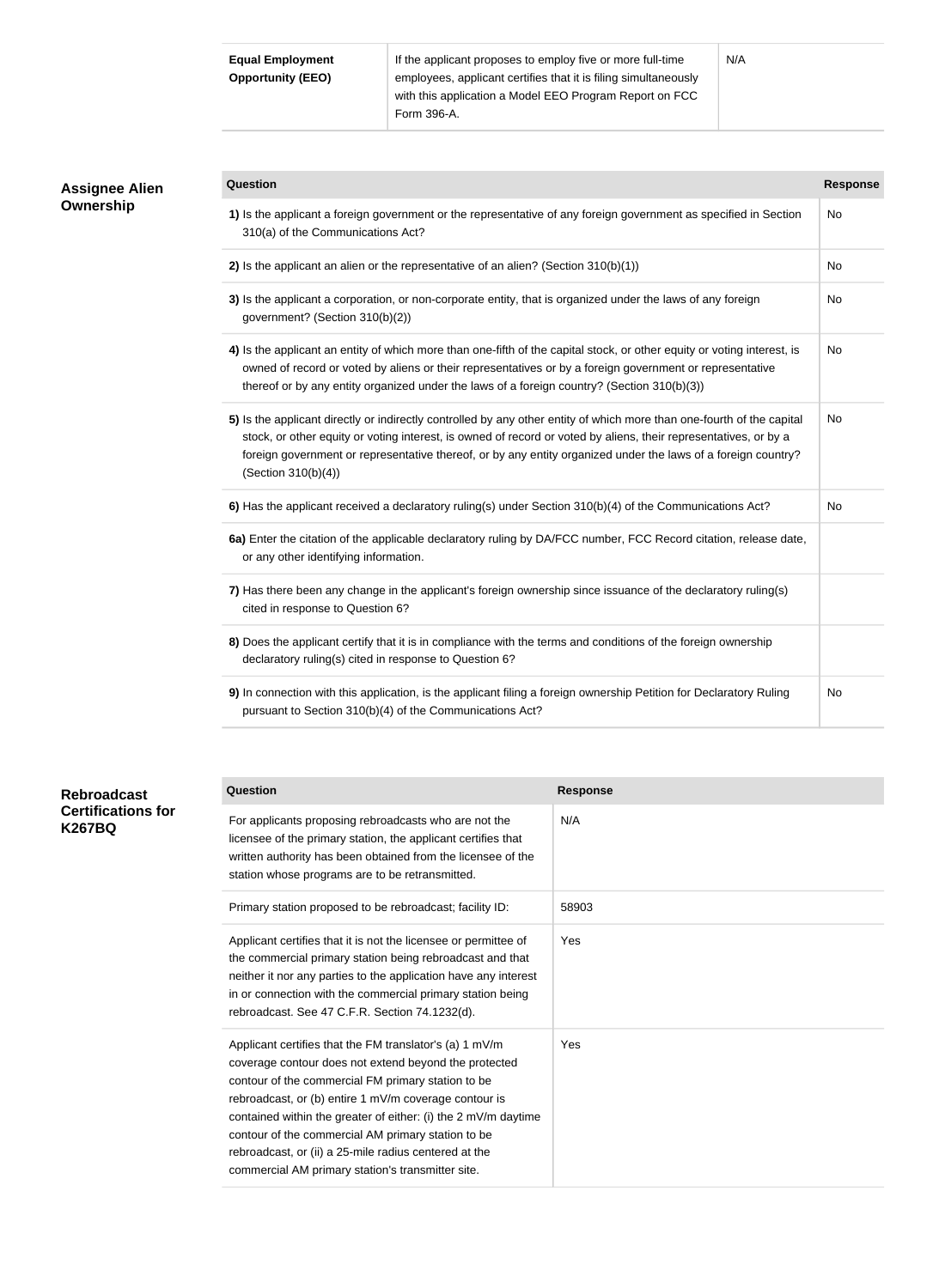Applicant certifies that it is in compliance with 47 C.F.R. Section 74.1232(e), which prohibits a FM translator station whose coverage contour extends beyond the protected contour of the commercial FM primary station being rebroadcast, from receiving support (except for specified technical assistance), before, during, or after construction, directly or indirectly, from the primary station, or any person or entity having any interest in, or connection with, the primary station.

### **Assignee Certification**

| <b>Section</b>                                    | Question                                                                                                                                                                                                                                                                                                                                                                                                                                                                                                                                                                                                                                                                                                                                                                                                                                                  | <b>Response</b>                                   |
|---------------------------------------------------|-----------------------------------------------------------------------------------------------------------------------------------------------------------------------------------------------------------------------------------------------------------------------------------------------------------------------------------------------------------------------------------------------------------------------------------------------------------------------------------------------------------------------------------------------------------------------------------------------------------------------------------------------------------------------------------------------------------------------------------------------------------------------------------------------------------------------------------------------------------|---------------------------------------------------|
| <b>General Certification</b><br><b>Statements</b> | Assignee certifies that it has answered each question in this<br>application based on its review of the application instructions<br>and worksheets. Assignee further certifies that where it has<br>made an affirmative certification below, this certification<br>constitutes its representation that the application satisfies<br>each of the pertinentstandards and criteria set forth in the<br>application instructions and worksheets.                                                                                                                                                                                                                                                                                                                                                                                                              |                                                   |
|                                                   | The Assignee certifies that neither the Assignee nor any<br>other party to the application is subject to a denial of Federal<br>benefits pursuant to §5301 of the Anti-Drug Abuse Act of<br>1988, 21 U.S.C. § 862, because of a conviction for<br>possession or distribution of a controlled substance. This<br>certification does not apply to applications filed in services<br>exempted under §1.2002(c) of the rules, 47 CFR. See §1.<br>2002(b) of the rules, 47 CFR § 1.2002(b), for the definition of<br>"party to the application" as used in this certification § 1.2002<br>(c). The Assignee certifies that all statements made in this<br>application and in the exhibits, attachments, or documents<br>incorporated by reference are material, are part of this<br>application, and are true, complete, correct, and made in<br>good faith.   |                                                   |
| <b>Authorized Party to Sign</b>                   | <b>FAILURE TO SIGN THIS APPLICATION MAY RESULT IN</b><br>DISMISSAL OF THE APPLICATION AND FORFEITURE<br>OF ANY FEES PAID<br>Upon grant of this application, the Authorization Holder may<br>be subject to certain construction or coverage requirements.<br>Failure to meet the construction or coverage requirements<br>will result in automatic cancellation of the Authorization.<br>Consult appropriate FCC regulations to determine the<br>construction or coverage requirements that apply to the type<br>of Authorization requested in this application.<br>WILLFUL FALSE STATEMENTS MADE ON THIS FORM<br>OR ANY ATTACHMENTS ARE PUNISHABLE BY FINE AND<br>/OR IMPRISONMENT (U.S. Code, Title 18, §1001) AND/OR<br>REVOCATION OF ANY STATION AUTHORIZATION (U.S.<br>Code, Title 47, §312(a)(1)), AND/OR FORFEITURE (U.S.<br>Code, Title 47, §503). |                                                   |
|                                                   | I certify that this application includes all required and<br>relevant attachments.                                                                                                                                                                                                                                                                                                                                                                                                                                                                                                                                                                                                                                                                                                                                                                        | Yes                                               |
|                                                   | I declare, under penalty of perjury, that I am an authorized<br>representative of the above-named applicant for the<br>Authorization(s) specified above.                                                                                                                                                                                                                                                                                                                                                                                                                                                                                                                                                                                                                                                                                                  | <b>Robert Trigilio</b><br>President<br>05/13/2022 |

Yes